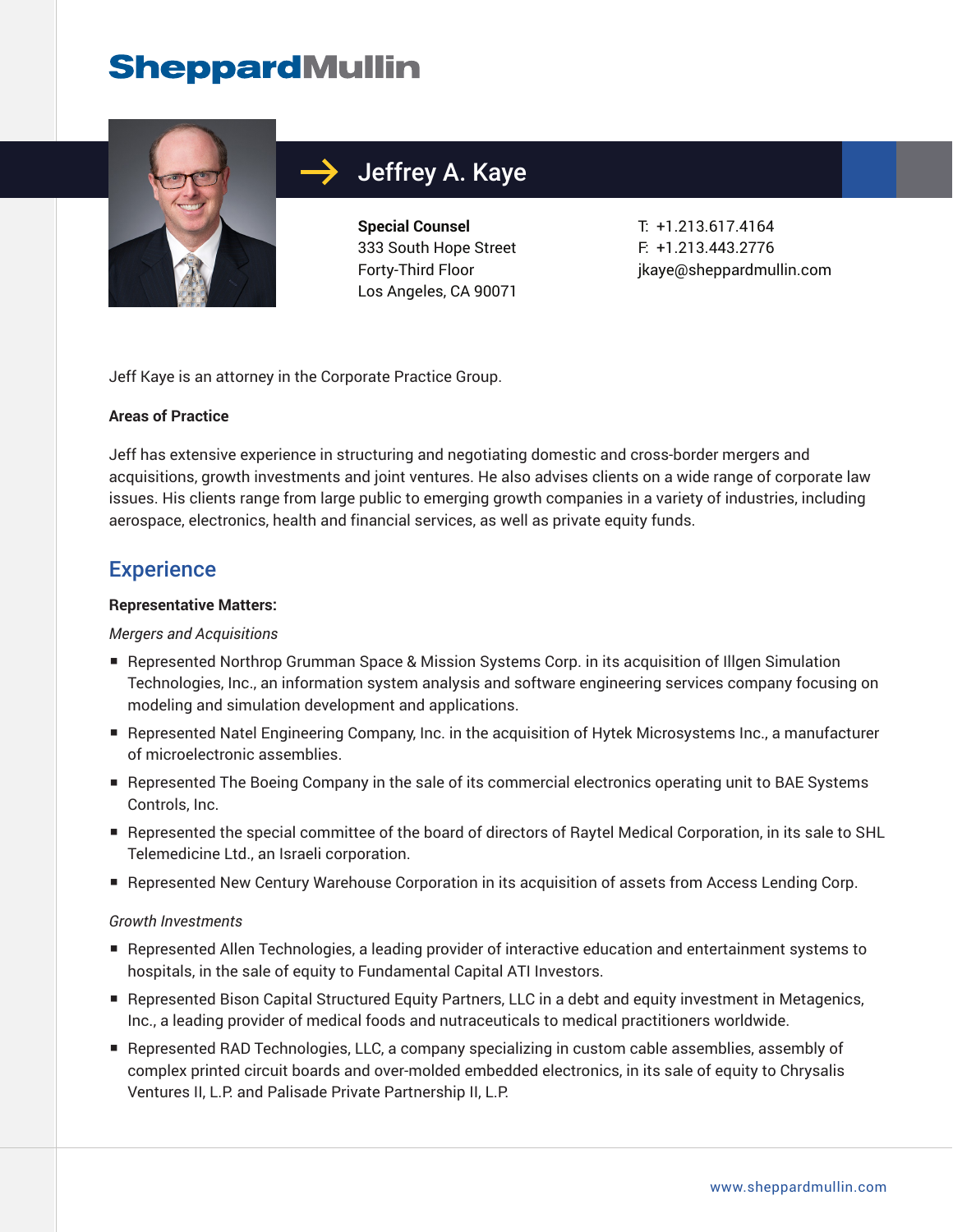■ Represented ResMAE Financial Corp., a wholesale specialty mortgage company, in its sale of equity to TH Lee Putnam Ventures.

#### *Joint Ventures*

- Represented MoonScoop S.A.S., a leading children's and animation company, in its joint venture with Mike Young Productions, a UK- and U.S.-based independent animation studio.
- Represented Harris Freeman & Co. in its joint venture with Tetley USA.
- Represented Universal Studios in its joint venture with The Daily Grill.

## Articles

- Earnouts: Love 'em or Leave 'em *San Diego Daily Transcript*, 09.23.2008
- Positioning Your Company for Sale: The Use of Sale Event Bonuses or "Phantom Stock" to Motivate Your Key Employees 07.30.2003

#### Media Mentions

Bison Capital Invests in Miva With Sheppard Mullin's Counsel *Daily Journal*, 07.11.2017

## **Memberships**

■ Member, State Bar of California

#### **Practices**

Corporate Emerging Company & Venture Capital Family Owned, Closely-Held Businesses and Family Offices Mergers and Acquisitions Private Equity International Reach Israel

## **Industries**

Aerospace & Defense Food and Beverage